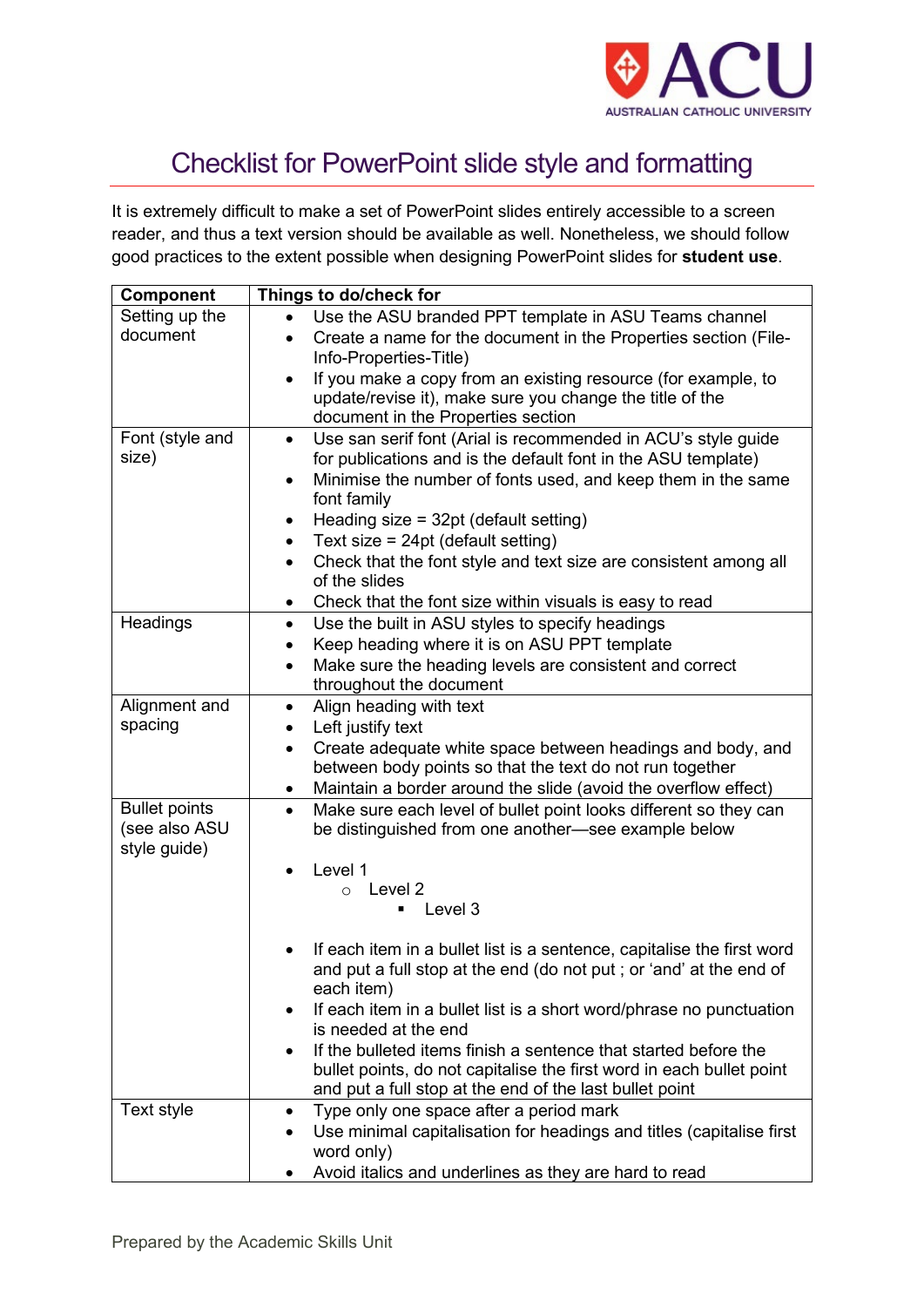| Component      | Things to do/check for                                                                                                      |
|----------------|-----------------------------------------------------------------------------------------------------------------------------|
|                | Use bold for emphasis                                                                                                       |
|                | Avoid using 'i.e.' or 'e.g'; write 'for example' instead                                                                    |
|                | Avoid all caps<br>٠                                                                                                         |
|                | Be concise with language<br>$\bullet$                                                                                       |
| Slide content  | At the beginning of the presentation, provide a slide with a<br>$\bullet$                                                   |
|                | session outline                                                                                                             |
|                | Follow the session outline throughout the presentation; use slide                                                           |
|                | titles exactly as shown on the session outline slide                                                                        |
|                | Provide a precise and concise slide title for each slide<br>٠                                                               |
|                | Put only one key idea per slide<br>٠                                                                                        |
|                | Maximum 3-4 supporting points per slide (if there are additional<br>$\bullet$                                               |
|                | supporting points, create another slide)                                                                                    |
|                | Put teacher talk in the notes, rather than on the slide<br>٠                                                                |
|                | Use active URL links so they can open in the converted PDF<br>$\bullet$                                                     |
|                | version of the presentation                                                                                                 |
| Visuals/images | Use only visuals that support the learning<br>$\bullet$                                                                     |
|                | Limit images to one or two per slide<br>٠                                                                                   |
|                | Align images with the slide title / ACU logo<br>٠                                                                           |
|                | Make images as large as practical<br>$\bullet$                                                                              |
|                | Avoid detailed charts, graphs and tables that are hard to read<br>$\bullet$                                                 |
|                | from                                                                                                                        |
|                | a distance                                                                                                                  |
|                | Use graphic devices (borders, boxes, lines, arrows) for a specific<br>٠                                                     |
|                | pedagogical purpose                                                                                                         |
|                | Use a well-designed image (table, chart, diagram) rather than a<br>$\bullet$                                                |
|                | long text description                                                                                                       |
|                | Group the parts of an image together or use a screenshot rather<br>٠<br>than have separate components                       |
|                | Cite the URL of the image in 8pt Arial font underneath the<br>٠                                                             |
|                | image, and align with the margins of the image                                                                              |
|                | Use photos, illustrations or vector graphics rather than clip art for<br>$\bullet$                                          |
|                | a more professional look                                                                                                    |
| Animation/     | Minimise the use of animations within slides, as they can be<br>$\bullet$                                                   |
| transitions    | distracting. For example, choose one style (such as "fade") to                                                              |
|                | focus students' attention on individual bullet points<br>Avoid transitions between slides                                   |
| Colour / Smart | ٠                                                                                                                           |
| Art            | Do not use colour alone to convey meaning<br>$\bullet$                                                                      |
|                | Avoid using many different colours on a single slide                                                                        |
|                | Use bold rather than colour for emphasis<br>٠                                                                               |
|                | Ensure there is sufficient colour contrast between text and<br>$\bullet$<br>background. Tools for checking colour contrast: |
|                |                                                                                                                             |
|                | https://www.visionaustralia.org/services/digital-<br>$\circ$                                                                |
|                | access/resources/colour-contrast-analyser                                                                                   |
|                | https://webaim.org/resources/contrastchecker/<br>$\circ$                                                                    |
|                |                                                                                                                             |
|                | For all white text on a coloured background, bold the text and<br>increase the font size for better readability             |
|                | Use colours that are consistent/compatible with ACU branding                                                                |